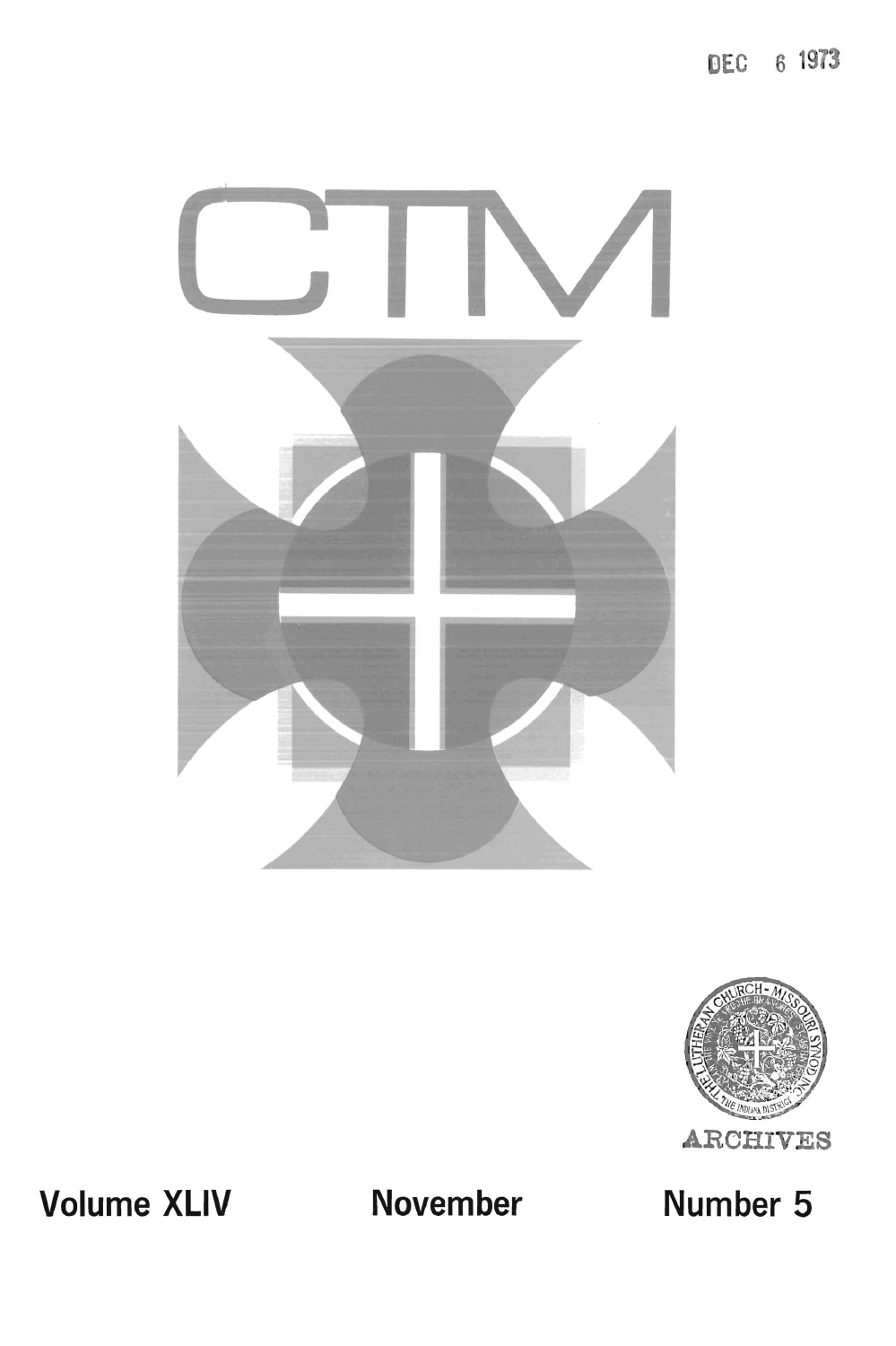## **The Lessons of** *Schwagerehe*

Edward E. Busch

The author is pastor at Hope Lutheran Church, Glendora, Calif.

Traditional interpretations of Bible passages can have very long lives and can survive strong challenges if they are rooted deeply enough in the culture of a people. A case in point is the idea of *Schwagerehe* or marriage of in-laws.

The Christian Church and the Roman Empire established a detailed code of laws regarding prohibited degrees in marriage beginning in the 4th century. By Luther's day Canon and Imperial laws said that there were not only prohibitions to marriage because of blood relationships but also because of spiritual relationships, such as god-parents and god-children, and because of affinity. An example of a prohibition by affinity would be between a man and his deceased wife's sister. This was called *Schwagerehe*  in German.

This was an accepted part of German law at the time of the Saxon immigration. It was part of the moral code held by The Lutheran Church-Missouri Synod from its beginnings. C. F. W. Walther's *Pastorale* had a section dealing with this issue, and he presented a conference essay on *Schwagerehe* at the 1878 convention of the Synodical Conference.<sup>1</sup>

This prohibition of certain kinds of marriage was based on an interpretation of Lev. 18:16 dating from the Middle Ages, supported by the Lutheran systematicians of the period of orthodoxy and shared by theologians in the Roman, Anglican, and Reformed traditions. This interpre-

tation made several basic assumptions in regard to this text. First, it assumed that "to uncover the nakedness" of someone meant "to marry," and thus Lev. 18:6-18 was the basis of the whole idea of the prohibited degrees of marriage elaborately worked out in Canon Law. Second, it assumed that the prohibition in Lev. 18:16 regarding the brother's wife applied to the wife of a *deceased* brother and not to the wife whose husband was still living. This being the case, it was a logical step to include the sister of a dead wife under the same prohibition. Third, it was noted that this whole section was introduced by a general statement about blood relatives which could be translated literally from the Hebrew as "flesh of your flesh." This phrase was used to determine which relationships of consanguinity might be prohibited. Then it was connected with Gen. 2:23 f. and parallels in the New Testament and used to prohibit marriage with relatives of one's mate. After all, it was assumed the two people in marriage were "one flesh" according to the Bible. Therefore any "flesh of the flesh" of one of the partners was also "flesh of the flesh" of the other!

Now this type of prohibition had not become American law because British laws had softened over the years and the needs of the pioneer American families militated against such restrictions. Furthermore, the church laws that were so much a part of European laws did not have the same force or acceptance in America. So by the end of the 19th century the mores of the American culture did not include a prohibition of in-law marriage. Only among such ethnic groups as the Missouri Synod was this prohibi-

<sup>1</sup> C. F. W. Walther, *Pastoraltheologie,* 5th ed. (St. Louis: Concordia Publishing House, 1906), pp. 213 ff. "Schwager-Ehe," in Verhandlungen der siebenten versammlung der evangelisch-luther*ischen Synodal-Con/erenz von Nord-Amerika,*  Fort Wayne, Ind., 1878, pp. 5-53.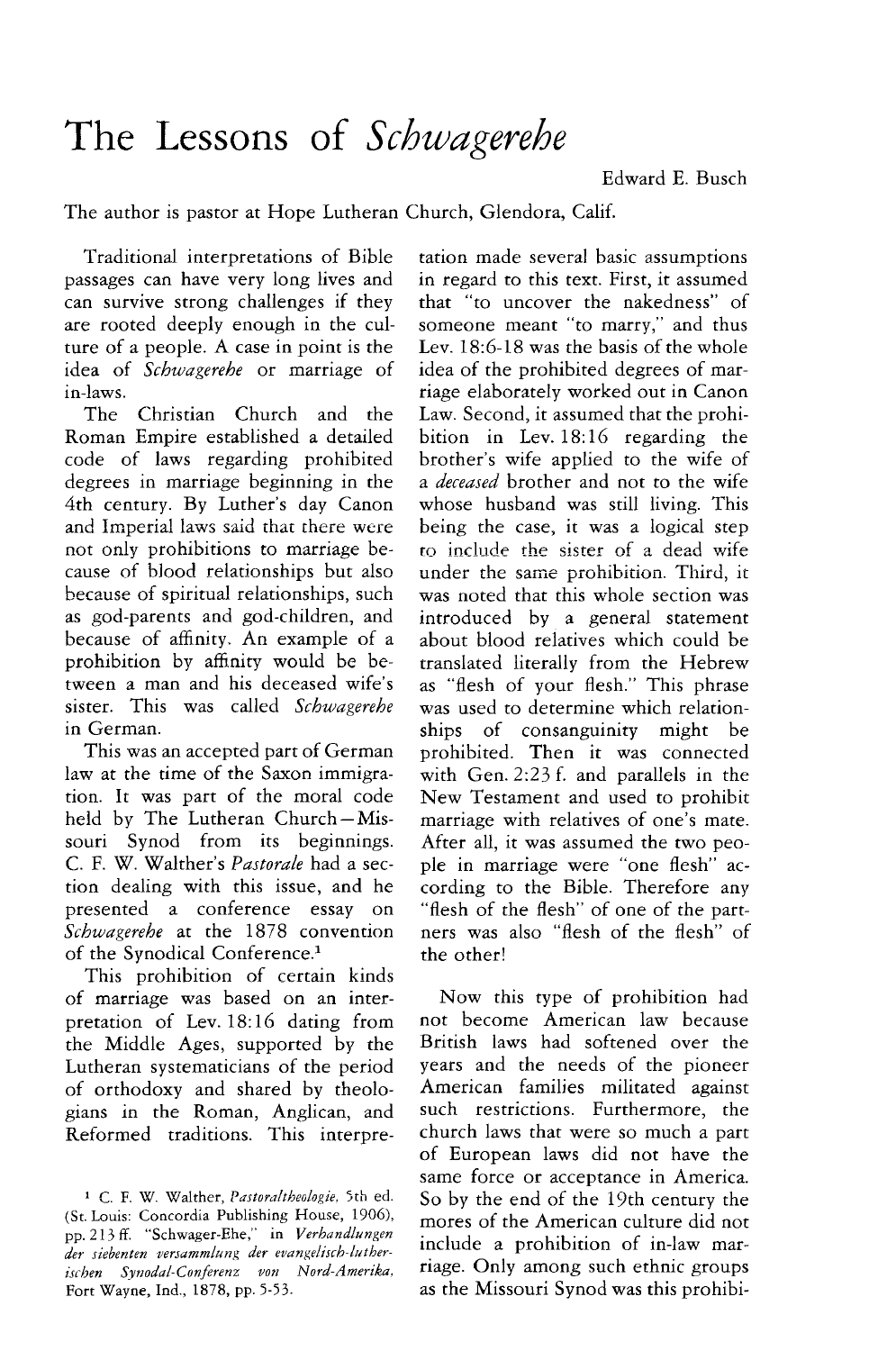tion still enforced.

But times were changing even there. Around 1895 a man in Detroit married his deceased wife's sister. Subsequently, his pastor, J. A. Huegli, admonished him for disobeying the *Schwagerehe* law. Pastor Huegli insisted that he do public penance and ask Trinity Lutheran Church for forgiveness (nothing seems to have been said about dissolving the marriage). When the congregation met, all voted to forgive him except one man, Julius Becker. To the astonished assembly he explained that he had voted "no" to the resolution of forgiveness because there was nothing to forgive since nothing in Scripture forbade such a marriage!

This, of course, was contrary to the accepted Synodical interpretation of Lev. 18. Indeed, it was contrary to the interpretation of much of Western Christianity for centuries. Becker began to agitate for vindication of his position, namely, that there was no Scriptural basis for prohibiting in-law marriage and thus no Scriptural basis for church discipline for those who contracted such a marriage. He insisted on his right, even as a layman, to test the correctness of traditional exegesis. So he wrote pamphlets: Protest gegen ungerechte Kirchen*zztcht in Betrell* Schwagerehe, *Erklaerung in Sachen des Protestes gegen*   $unverechte$  Kirchenzucht in Betreff Schwagerehe, *and Einige Worte an die geehrten Leser des Pro testes* In *BetrejJ der* Schwagerehe. He appealed to the 1896 Missouri Synod convention, but was told to seek instruction from his pastor and from any other persons who might help. He took the matter to the district pastors' conference, but it refused to allow him to discuss the matter.

Somewhere during this time Mr. Becker's son, also named Julius, took the call as pastor of St. Peter's Lutheran Church in St. Clair, Mich. He soon joined his father in this fight.

He circulated those pamphlets in his congregation and accused the Missouri Synod of teaching incorrectly in its Biblical interpretation and its stand on *Schwagerehe.* Finally he was "called on the carpet" by the Michigan District. In early 1897 a special District pastors' conference was held with Pastor Becker to try to resolve the matter, but with no results. A committee was named to pursue the question, and this also failed. An ultimatum was given to Pastor Becker: 1. to confess that he had done wrong in publicly criticizing the Synod and to seek to undo this damage in his congregation; 2. to accept the possibility that he was the one in error, since he had not been able to convince his fellow pastors of the correctness of his position; 3. to promise never to teach his position again or to deal with such a marriage personally should it arise in his congregation, but to refer it to District officials. He was willing to accept the first stipulation but refused to accept the second and the third because he said this would violate his conscience.

So the issue was taken to the District convention in late April of 1897. Pastor G. A. Bernthal presented an essay outlining the traditional synodical position, to which the convention gave its approval. Pastor Becker, after a lengthy *Apologia,* stated that since he could not agree with the interpretation of the Missouri Synod and since he could not accept all of the demands made of him, he would have to leave the Synod. The convention accepted his "resignation."

An appeal to the Synodical Conference was rejected in 1900. He and his congregation eventually joined the Ohio Synod. His father was excommunicated from Trinity Church soon after the 1897 District convention on the grounds that he had sinned by accusing Synod of false doctrine and by refusing to retract this accusation. His last effort to defend his position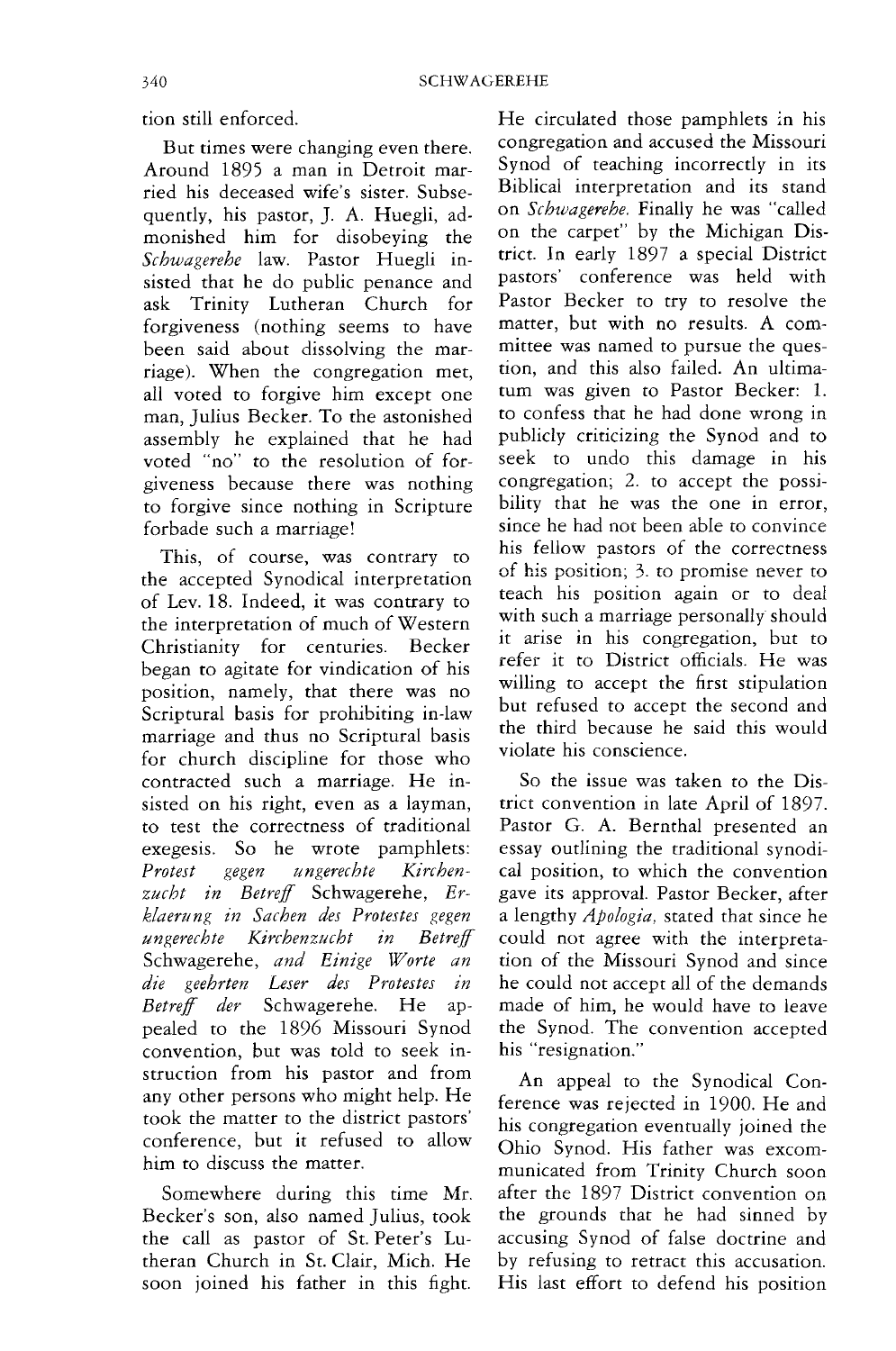was in a lengthy tract entitled *Der gebannte Missourier- Eine Appellation gerichtet an die Clieder der Missouri-Synode und insonderheit an aile Clieder der Synodal-ConJerenz mit der herzlichen Bitte diese Schrift zu lesen. dann genau zu pruefen und hernach zu urteilen tlnd ZtI handeln.*  This tract gives his account of the history of the case, his and his son's explanation of their exegesis, and a critique of Pastor Bernthal's essay and Walther's 1878 essay, using Scripture, Luther, and the Confessions.

Now all of this would seem to be much ado about nothing. But as we review an old argument about a minor point of "doctrine," there is a haunting feeling that 1897 and 1973 are curiously blurred, with only the names changed. For what was the real issue?

It was whether a church body, even an orthodox church body, really has the right to make one interpretation of a Bible passage binding where it does not directly relate to the Gospel or violate a teaching of the Lutheran Confessions. The *Schwagerehe* controversy was an extraordinary example of this. The exegesis that the Missouri Synod followed (and has maintained as recently as 1945 in Fritz's *Pastoral Theology,* by the way) had the weight of centuries of acceptance. Yet, because this prohibition was part of their social culture, the Missouri Synod and others had been reading into various Bible passages what they wanted to in order to justify this part of their culture and to give it legitimation from the Bible. Because they were unable to see the social and cultural influences that shaped their convictions, they were unable to accept any interpretation that was in variance with their traditions.

Today, free from Germanic social laws and marriage customs, free from the dependence on the authority of men like Walther for our convictions, and having greater understanding of Old Testament mores and folkways that lay behind the Levitical laws, few if any Lutheran exegetes of any theological stance would insist on the Biblical interpretations that forced the Beckers out of the Missouri Synod. Today we look at Lev. 18 and we can see that the passage is talking about respect for the rights of one's relatives living in close proximity. Since the women belonged to their men and had few rights by themselves, they had to be protected from sexual assault or voyeurism by insisting that one's parents, one's male relatives, and the women under their protection must be held in honor. Another passage, Lev. 20, deals with adultery where both parties are guilty, but Lev. 18:6-17 deals with the need of privacy in a situation where several families lived under the same roof or tent. This is substantiated when one reads Deut. 25 on levirate marriage, where the marriage with one's deceased brother's wife is actually commanded. Thus we see that Lev. 18: 16 does not talk about marriage nor about the wife of a dead brother. Furthermore, Lev. 18:18 clearly states that one must not marry his wife's sister "while her sister is yet alive," and the newer translations limit the prohibition to a "rival wife."

Finally, the attempt to connect Gen. 2:23f. with this whole matter of *Schwagerehe* is obviously a case of sophistic eisegesis, indulged in for centuries by canon lawyers and repeated by Missouri Synod theologians. For even if it could be shown that the "one flesh" relationship between husband and wife is equivalent to the blood relationship "flesh of your flesh" of Lev. 18 and thus under the same supposed marriage prohibitions (all of which is untenable as exegesis), still one would have to admit under the same criteria that the "one flesh" relationship in marriage lasts only until the death of one partner. Otherwise any second marriage would have to be regarded as adulterous.

Now the Missouri Synod leaders had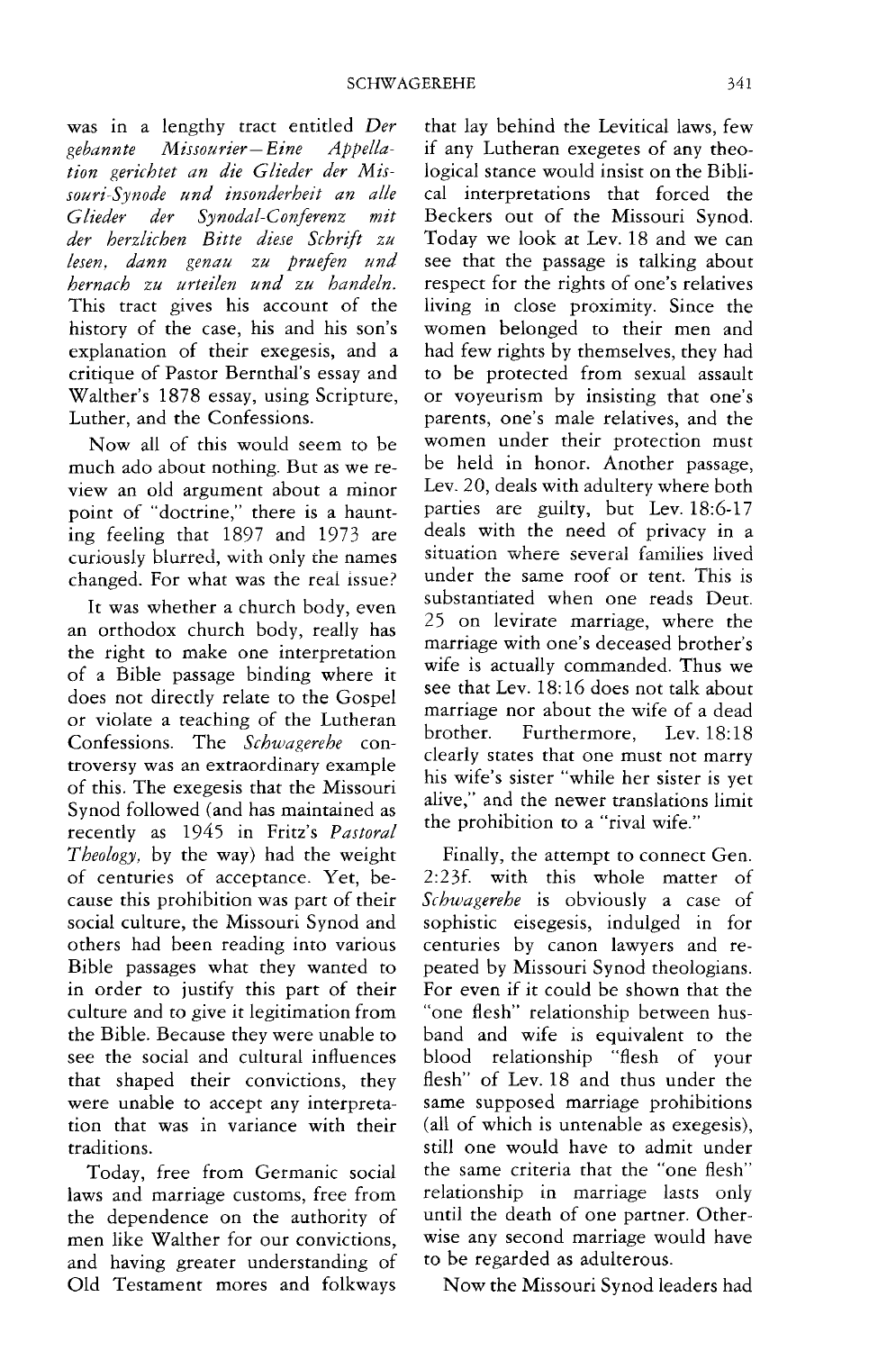also quoted from Luther to back up their position. Even if their citations had been pertinent, the Lutheran approach still has to be that the Word of God, not human interpreters, decides doctrinal issues. But in fact Luther specifically denied that the Bible stated that marriage with in-laws was sinful. In a sermon in 1522 on "The Estate of Marriage" he said, in reference to prohibited degrees of marriage: "I may marry the sister of my deceased wife or fiancee." 2 He criticized the Roman Church for insisting on more prohibitions than the Bible actually did. Again, in his letter to Robert Barnes about his opinion on the marriage situation between Henry VIII of England and Catherine of Aragon in 1531, he called Henry's attempt to dissolve the marriage on the basis of Lev. 18: 16 a legalism and suggested that if he wanted to follow the Mosaic law, he would do better to follow Deut.25. Then Luther said, "Now the true interpretation is that the Levitical law deals with the wife of a brother still alive, and the law in Deuteronomy with the wife of a deceased brother." 3

Nevertheless, Luther admits that if the civil or imperial law states that an in-law marriage is unlawful, we should not burden our conscience by violating that law. This was also the rationale that he used with Jonas and Melanchthon about such a case in 1535. These professors told the Consistory of Wittenberg that such a marriage should not be allowed, and their argument was that this would burden the conscience.4 Similarly, in 1543

2 Marrin Luther, "The Estate of Marriage," *Luther's Works,* voL 45, 'The Christian in Society II," ed. and trans. Walther L Brandt (Philadelphia: Muhlenberg Press, 1962), p. 22.

3 Erwin Doernberg, *Henry VIII and Luther*  (Stanford: Stanford University Press, 1961), p.86.

4 Ibid., p. 92, footnote.

in a letter to John of Hesse, Luther stated that there was nothing in the Bible that made such a marriage a sin in and of itself, but that a Christian must observe the civil laws.

All of these arguments from the Bible and from Luther were used by the two Beckers to substantiate their interpretation over against the traditional one in 1896 to 1900. Yet, because of the long cultural and ecclesiastical tradition behind the idea of *Schwagerehe,* the Missouri Synod denounced them for teaching false doctrine. A cultural taboo had been given the status of a church doctrine, some Bible passages were interpreted to fit this social and legal convention, and then this interpretation was made binding on its members and a differem interpretation of these passages from the traditional one was considered divisive of church fellowship, even grounds for excommunication!

To relate this to 1973, is there not always the danger of equating tradition with truth? The majority of the delegates at the recent Missouri Synod convention insisted that only one way of understanding certain passages was to be allowed. But dare we be so sure that our exegesis, or the exegesis of the church perhaps even for centuries, is the only permissible one, so that we refuse to listen to and learn from the insights of others? Is there a possibility that a traditional exegesis might be shaped by non-Biblical factors that change from place to place or from time to time, such as the meaning of words or the cultural patterns in different parts of a country? Must we be so afraid of change or of new methods of interpretation or conflict with great theologians of the past or the present that we invest certain traditional interpretations with the status of unchanging dogma? Is it really Biblical to insist on complete agreement on all doctrines and on all interpretations before there can be valid and God-pleasing church fellowship?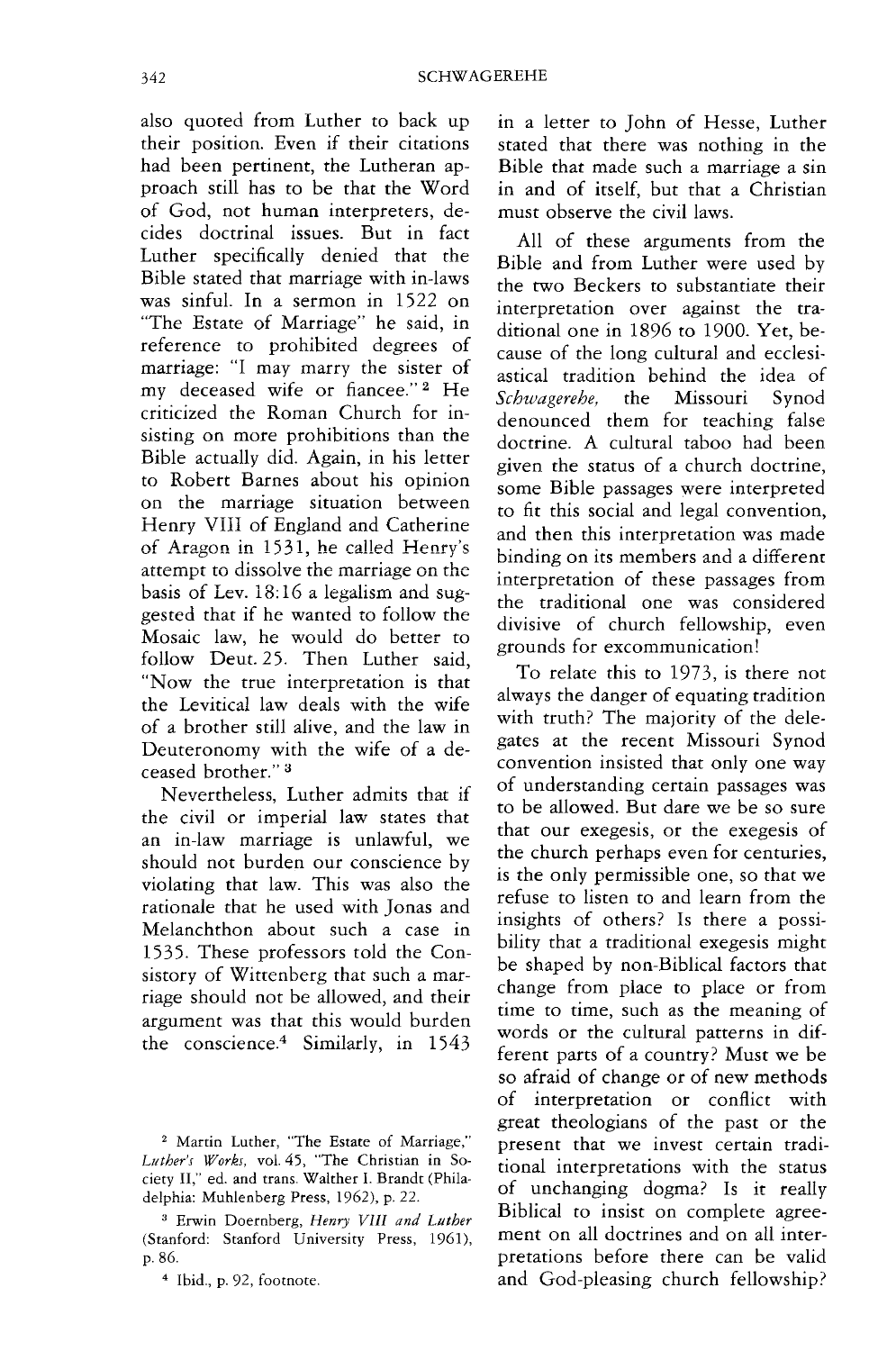And this is the crux of the controversies in the Missouri Synod practically since its beginning: "Must there be unanimity in how we understand every Bible passage before there can be Christian unity?" This is the issue over which we fought in the Open Questions controversy in the 18505, the Predestinarian controversy in the 1880s, the *Schwagerehe* controversy in the 1890s, the Prayer Fellowship controversy involving Adolph Brux and the Synodical Conference in the 19305 and 1940s, and the question of church fellowship with The American Lutheran Church with which we have been wrestling from the 1880s on, especially in the periods around 1929, 1938, 1953, 1969, and the present time. I could mention the questions of life insurance, usury, Boy Scouts, engagement, women's suffrage in the church, and so on. The presupposition behind all of these controversies, including the ones on minor, fringe matters of Scripture, was our traditional position that the Bible forbade fellowship with those who disagreed with us on any "doctrine."

What were the Bible passages that were used to substantiate the claim that church unity depended on complete doctrinal agreement? The ones most commonly used were Matt. 7:15-16; Acts 19:8-lO; Rom. 16:17- 18; 1 Cor. 1:10; 2 Cor. 6:14-18; Gal. 1:6-9; Titus 3:10; and 2 John 9-11- However, when these passages are examined in their original context, it becomes highly questionable whether they really say what we have insisted they say about doctrinal agreement and church fellowship. For these passages either are talking about the need for Christians to be on guard against non-Christian influences, or about the factions that arise in the church for nondoctrinal reasons. Indeed, the CTCR in its "Theology of Fellowship" found that there is no clear-cut Scriptural basis for our traditional position that everyone must believe exactly alike on Biblical matters before they could belong to the same church fellowship. The traditional interpretation of these passages had not been completely correct. Yet still in 1973 some of these same passages were the ones used as the basis of the condemnation of the position of the faculty majority at the New Orleans convention of the Missouri Synod. The Committee on Seminary Issues (No.3) said: "God does not countenance a unionistic spirit which tolerates false doctrine or sanctions diversity of teaching, for God's truth can in no way be compromised with error (Rom. 16:17; 1 Tim. 6:3-5; Matt. 7:15; 12:30)" (3-09, "Today's Business," p. 107). In other words, because the faculty was suggesting different interpretations from what had been traditionally held, they must be wrong and guilty of teaching false doctrine. According to the traditional interpretation of the passages noted above, there had to be complete agreement in the church on all teachings. Therefore those who hold these different interpretations have to go. This is the same reasoning that led to the departure of the Beckers in the 1890s, Dr. Brux in the 1930s, Dr. Ehlen in 1973, and who knows who else in the years to come. It is this reasoning that must be challenged.

For in any question not involving the Gospel itself, who can say, "My way is the only right way"? Granted, where the Confessions speak, we Lutherans committed to them are willing to be bound. But we are not bound to all the exegetical conclusions of the Confessions, nor do the Confessions speak on every Bible idea. Therefore, who is to say this interpretation of a particular passage is truth and all others are error? Lest I be misunderstood, I am not contending for complete doctrinal permissiveness. I am saying that the one final criterion on the truth of any interpretation is how it fits with *the* doctrine of the Bible,